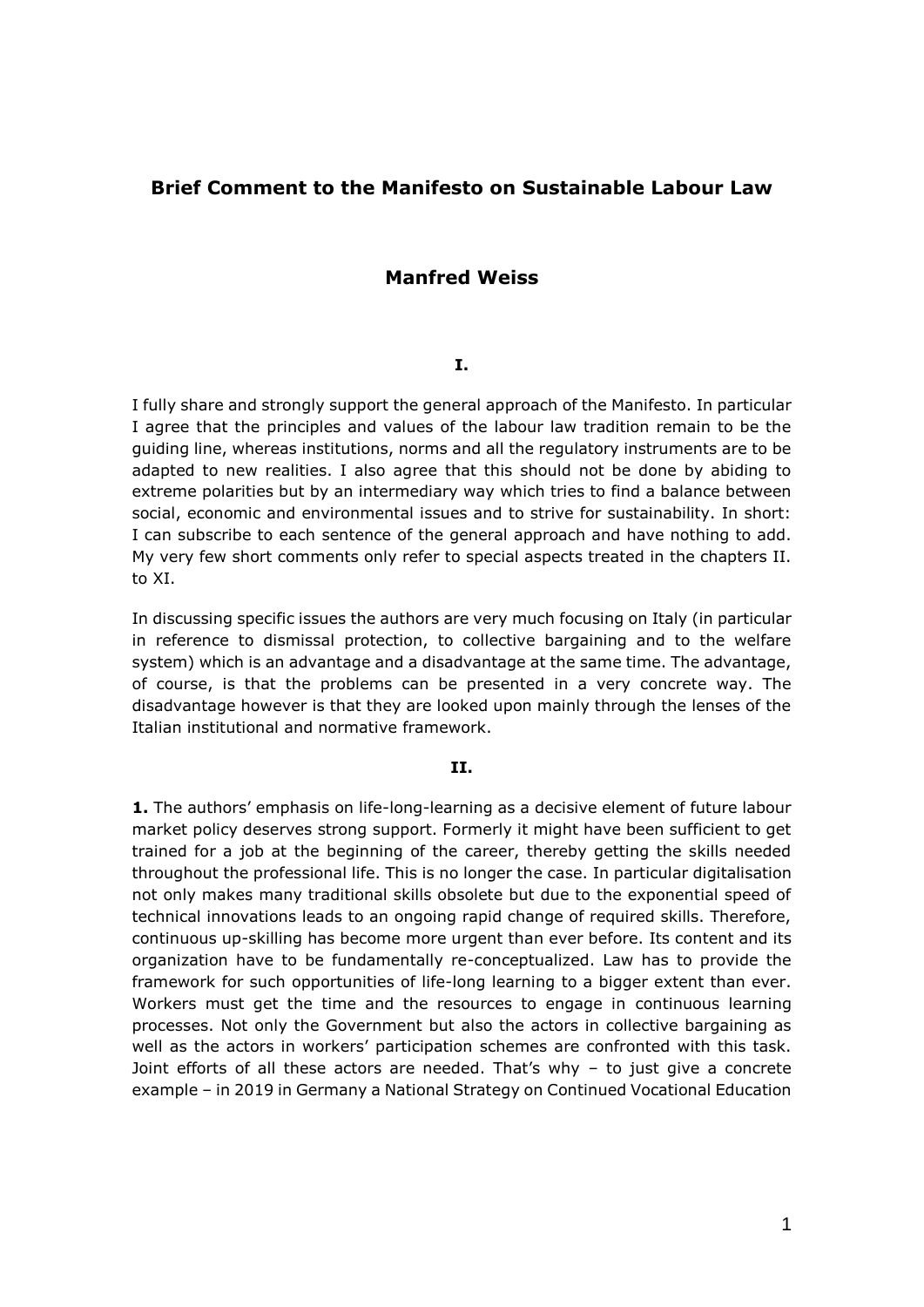has been established. It is supposed to develop a comprehensive system of continued training for all employees.

The inclusion of all employees and of workers beyond the traditional employment relationship is of utmost importance, as again a look on the empirical situation in Germany shows. In spite of the high percentage of companies in Germany who have been engaged in measures of further training up to now only a very small part of the unskilled and semi-skilled participated in such training measures. Among the skilled the participation rate was much higher, almost 50 % and two thirds of the academics. In short this means that the more one is already skilled and educated, the better the chance to participate in programs of further training. This, of course, is an alarming situation because the risk to be substituted by digitalisation or other technological innovations is most probably the highest for those who are unskilled or semi-skilled.

Many questions are to be resolved in this context: whether there should be an individual right for all employees to participate in such training, what incentives for employees and employers should be envisaged, how the costs are to be shared between employees, employers and the state, how the responsibilities are to be shared between legislation and collective bargaining and last not least what should be the content of life-long-learning in view of the fact that due to the fast changing technological developments nobody knows what skills are required in the future. A long list of questions is to be answered.

The report by the ILO Global Commission on the Future of Work contains many helpful recommendations. Particularly the idea of an entitlement to training during working hours is to be supported. One might even go further and recommend an individual right for training during working hours, of course without loss of remuneration. In this context a measure taken in Germany again might provide helpful inspiration: to combine short time work in times of down-swing or structural transformation of the economy with the obligation to train people in the remaining time between full time and short time. This pattern has been widely executed during the COVID 19 crisis and already had turned out to be very successful during the financial crisis of 2008/2009.

And as far as the financing of continuous training is concerned, the establishment of an "employment insurance", as suggested by the Commission's report, also deserves strong support. Thereby, the costs for such a training scheme may be covered to a great extent by contributions of employers and employees together. The question, of course, remains, whether and how far such a training scheme which is not only in the interest of workers and employers but for the society as a whole is to be subsidised by the system of taxation.

The biggest problem, however, is the content of continued training. So far training has been focusing on skills required for the different well known professions. In the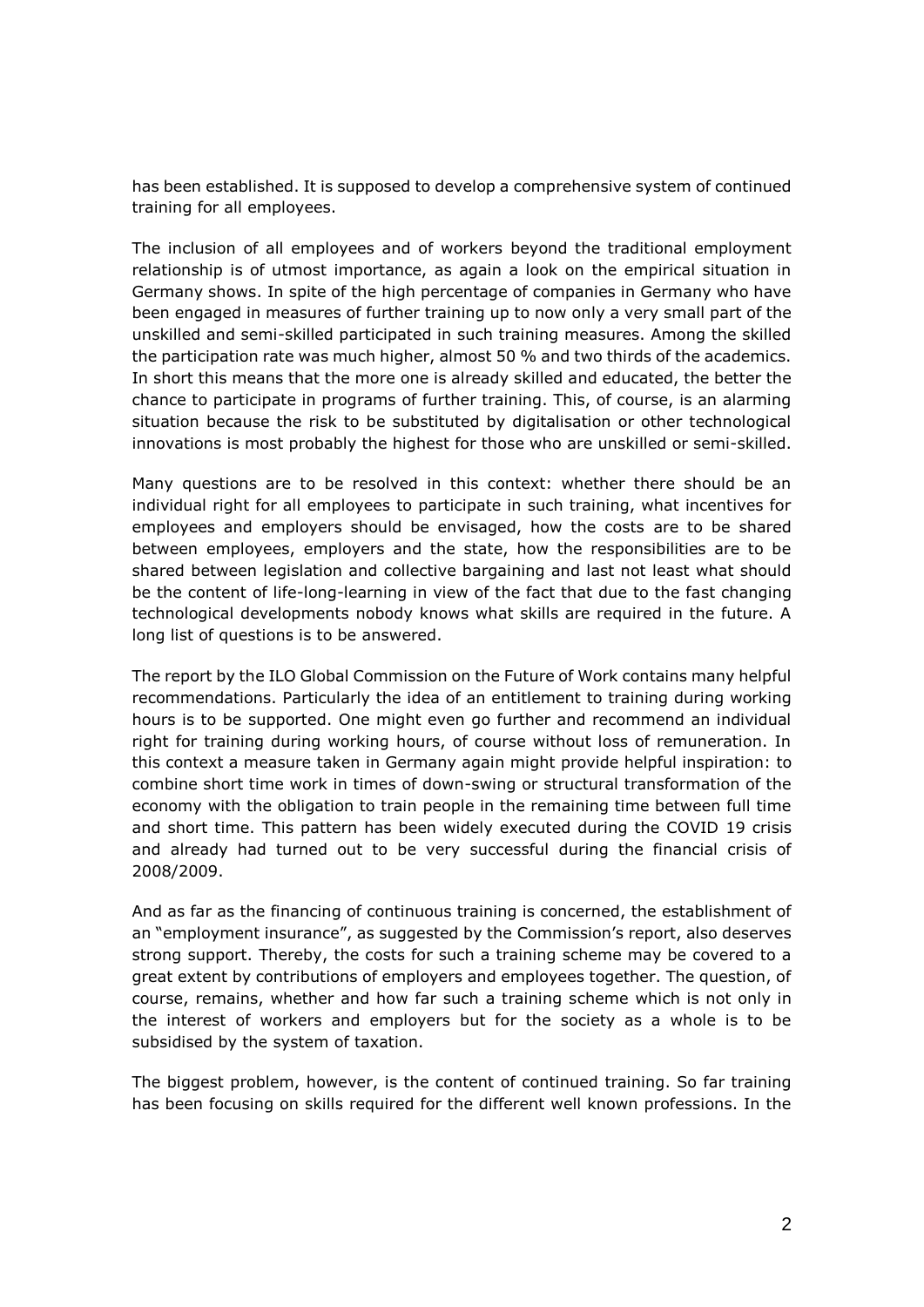future it will no longer be possible to focus on such well established skills. The new skills which are needed are unknown to a great extent. And they will quickly be replaced by others. Therefore, the report of the Global Commission is correct by insisting that in the future the focus has to be much more on "learning how to learn" in order to become able to adapt to new situations. This, of course, requires highly qualified teachers: an enormous challenge for all who are responsible for the educational system.

**2**. I very much agree when the authors stress the need to workers participation in achieving production objectives. I, however, would like to go much further. Employees are not supposed to be mere objects of management's decisions but must have an efficient opportunity to influence this decision-making. Already the founding fathers of labour law were pleading for a democratic workplace as a precondition for labour law in line with human dignity. This insight of the founding fathers of labour law is as valid today as it was in the formative era of labour law. The more the world of work is changing, the more important becomes the workers' involvement in management's decision-making. Such involvement increases the legitimacy and thereby the acceptability of management's decisions..

The transformation of working patterns is so speedy that the legislator evidently is not able to keep up with all these technological changes. Legislation only can provide a relatively flexible framework. Solutions balancing the needs of the companies and the workers are to be developed on a decentralized level, at the workplace and within the companies. Whether mere information and consultation rights of workers' representatives are sufficient, may well be doubted. In particular in reference to the introduction and performance of new technologies workers' representatives should be on equal footing with management.

The uncertainty of the quantity of job loss and the certainty of widespread de-skilling and re-skilling imply fears among the workforce which easily might lead to resistance against these new patterns. Unilateral decision-making by management, therefore, might not be able to achieve acceptability in introducing and implementing digital work.

The more workers' involvement already in early stages and throughout the implementation process, the higher will be the legitimacy of decision-making. This is true for all digital types of work ranging from tele-work or smart work to industry 4.0 where robots interact with each other and with human beings up to the platform economy where work is performed on demand via app or online by so called crowd workers. Therefore, a new catchword is now on the agenda: "cooperative turn".

However, the crucial question is whether under the conditions of the new world of work schemes of workers participation still can be organised. A look on the constitutive elements for efficient functioning of workers participation in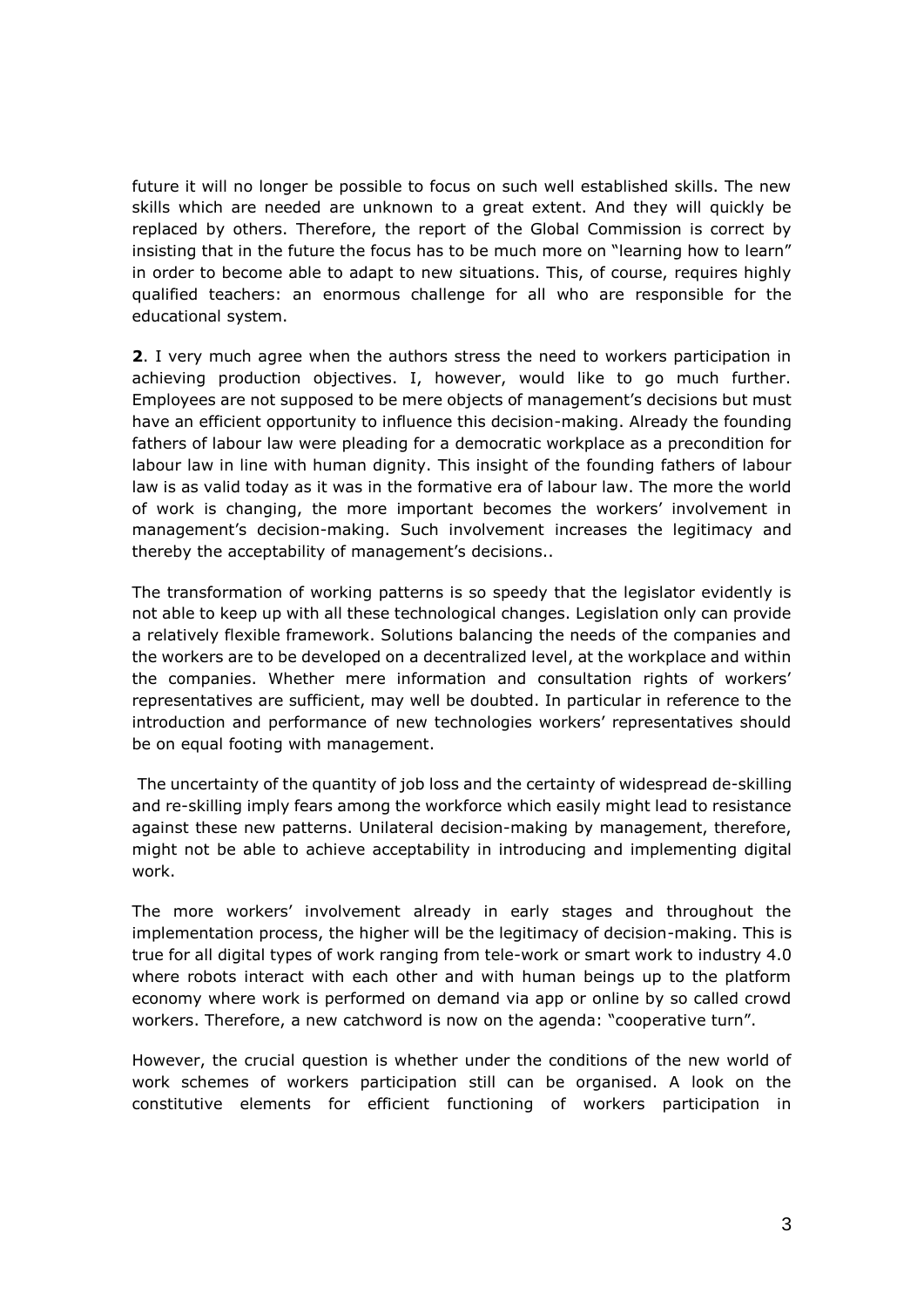management's decision-making might be helpful. So far they have been (a) an identifiable workplace where employees are working together in the premises of the employer, (b) a hierarchical structure between management and employees with more or less homogeneous interests,(c) a relatively clear method and easily recognizing criteria on how to identify who is an employee and (d) an identifiable employer, namely a company to which the employees belong.

As the manifesto impressively shows, these preconditions have become more and more problematic. Therefore, the question whether and how workers' participation can survive in the future has become more important than ever.

The features of the new world of work are impressively described in the Manifesto. Just to recall the main elements I try to sum them up:

The fragmentation, segmentation and dislocation of the workforce is an increasing trend. Not only the diversity of interests of the different groups of employees makes it difficult to articulate a collective voice in participating but perhaps even more the fact that isolation and individualisation prevents collective consciousness. The need to be present in the premises of the employer is fading away. Digitalization to a bigger and bigger extent allows that work can be performed from everywhere.

Vertical structures more and more are replaced by so called flat hierarchies. Instead of subordination "autonomy" is becoming the new catchword. Thereby the still existing difference of interests between management and employee, of course, is not disappearing. But it is less visible.

Not only the erosion of the workforce and the disappearance of clear-cut hierarchies are features of the new world of work but also the erosion of the company structures which makes it difficult to define who is the employer. Since quite a while companies have achieved a 'new mobility' as regards company patterns and cooperative structures. It makes sense to talk of a "volatilility" of legal structures, as virtual corporate networks emerge, areas are outsourced, companies are run without formal group structures and transnational cooperation is becoming more and more a common feature. Dis-locating strategies are on the agenda. The enterprise often is turned into a merely virtual entity. It often has become difficult to identify the employer. The "fissured workplace" has become a sort of catchword of this extremely complex development. Digitalisation and globalisation are further and mutually pushing this trend.

The first challenge will be to overcome the individualization and isolation of the workers. This applies in particular to tele-workers and to all types of workers in the platform-economy. It is necessary to create a collective consciousness.

There are already many attempts, mainly organized by trade unions, to contact the respective workers by digital tools and bring them together in workshops where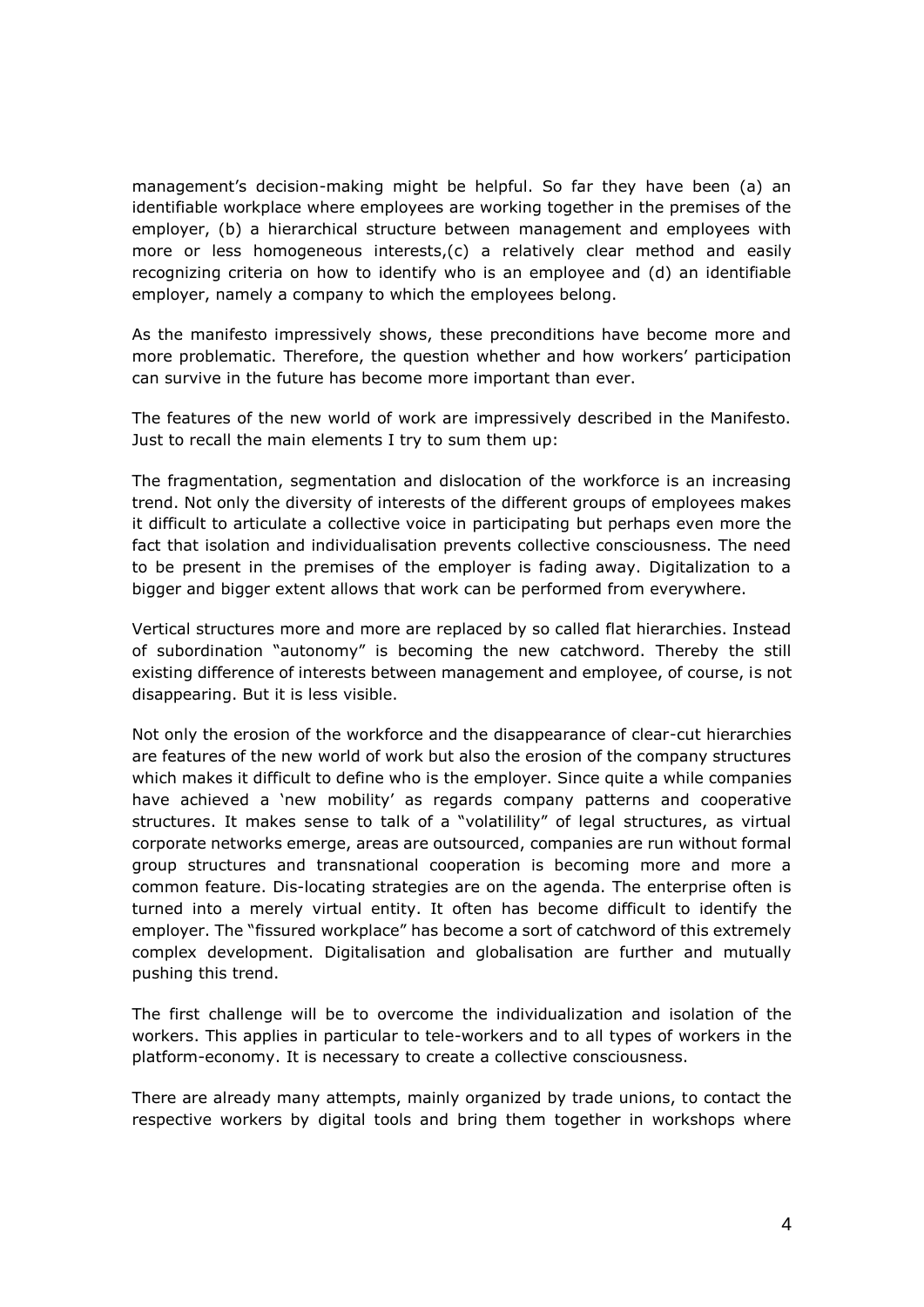useful information is provided. These initiatives particularly try to enable the digital workers - as for example crowd-workers – to communicate with each other, thereby overcoming the isolation. The example of an initiative conducted by the powerful metal-workers-union in Germany shows that the results of such initiatives are quite promising, even if they are still in an experimental stage.

Another challenge will be to define who is the counterpart of worker representatives on the management side. This is getting more and more difficult the more company structures are scattered. And it is particularly difficult in the context of the platformeconomy. Who – to just take this example - in case of crowd work is treated as employer, the platform operator or in case of crowd-work the crowd-sourcer or both of them? The categorization cannot be left to the platforms themselves. Objective criteria and a functional approach are necessary to identify the employer.

An almost unresolvable challenge is the fact that the workforce, again particularly in the context of crowd-working is trans-national. This leads to the question whether schemes of workers' representation can be established covering all workers, no matter to which country they belong. All those workers might be included to vote for the workers' representatives. And the workers' representatives might possibly speak for all of them. This would need trans-national regulation which is not easy to be developed.

Finally it has to be kept in mind that the procedure of decision-making has changed due to digitalisation. Management by algorithm plays an ever bigger role nowadays and in the future perhaps even more. One of the big problems in this context is the in-transparency of algorithmic decision-making. Therefore, an important task of workers' participation should be to make this mode of decision-making transparent in order to be able to evaluate it whether it is in line with the protective needs of the employees. This might be beyond the capacity of workers' representatives. Therefore, if this goal to increase transparency will not remain to be a mere illusion, it might be necessary to provide for workers' representatives easy and cost-free access to independent experts.

In short and to make the point: whether and in what way functioning and effective workers' participation in management's decision-making can be established in the digital era, is to a great extent an open question. I just wanted to show some difficulties connected with this task.

**3.** Trans-national regulation evidently is one of the main challenges for labour law. In discussing the available mechanisms the authors of the Manifesto in my view overestimate the impact of the soft law instruments and among them in particular the codes of conduct for Multi National Enterprises (MNE).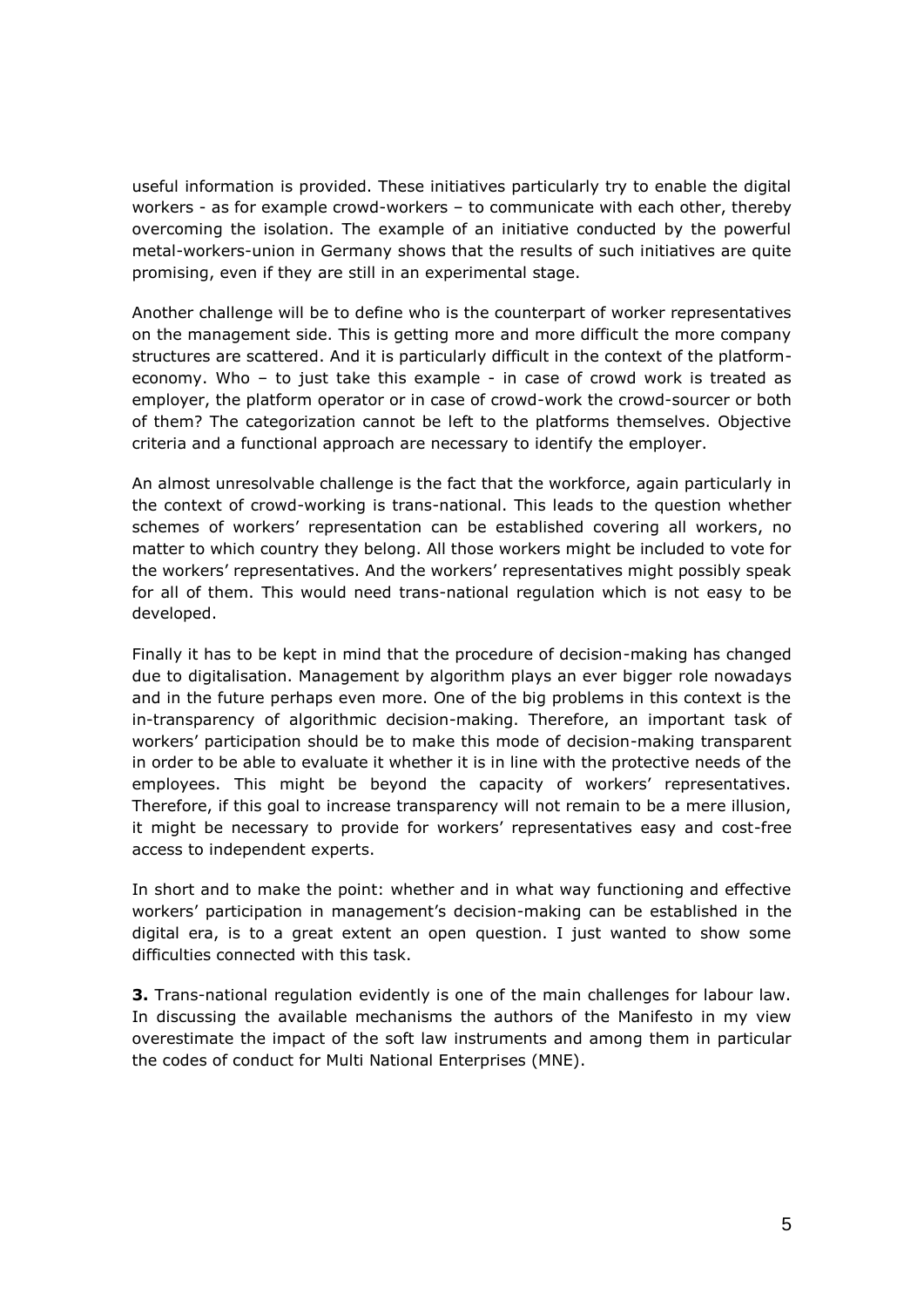These codes of conduct have been established according to the recommendations in the guidelines of the OECD and the ILO or by the United Nation's global compact. These codes are by no means homogeneous. There are big differences but interestingly they all refer to the core fundamental rights as contained in the ILO Declaration of 1998. This in particular has to do with the fact that the global compact only is focusing on these core labour standards. Other important rights often are neglected, even if there are codes which refer to the whole set of ILO standards as well as to the law of the respective host country whose wording often has nothing to do with actual practice there. Not only the content of the codes is very different from each other but also the genesis of these codes. Originally most codes were unilaterally established by the companies. However, to an increasing extent there is a new generation of codes called "multi-stakeholder" initiatives. Human rights groups, community and development organizations participate in formulating such codes of conduct. Many of the codes only cover the relationship between the MNE and their employees. However, to an increasing extent sub-contractors as well as the whole supply chain and some time even clients are included.

All these codes are, of course, legally non binding. They are "light touch" regulations or "soft law". There is only a moral obligation of the MNE to respect them. The crucial problem of this soft law is monitoring, even if most codes provide for monitoring mechanisms. In the meantime there is a whole certification industry, checking the observance of the codes and granting a positive label in case no violation is found. It, however, is very doubtful whether this procedure tells something about the efficiency of the codes. Last not least it has to be kept in mind that the certifying agencies are paid by the companies. Therefore, this "social labelling" should not be taken too seriously. It has turned out that it is mainly an instrument for the companies` marketing policy. In short and to make the point: codes of conduct should not be overestimated, they are mainly to be understood as a tool to promote the companies' image. And in addition they most of the time are intended to keep out trade unions.

The authors of the Manifesto suggest that enforcement of the codes of conduct should be improved. They, however, do not indicate how this might happen. In my view there is only one possibility: to get rid of the alibi strategy "codes of conduct" and to replace them by agreements negotiated with trade unions. Such International Framework Agreements (IFA) exist and have a totally different quality compared to mere codes of conduct.

These agreements are concluded between global union federations and a growing number of MNE. Even if already in 1988 such an IFA was signed between the French transnational food company BSN (renamed Danone in 1994) and the International Union of Food Agricultural, Hotel, Restaurant, Catering, Tobacco and Allied Workers' Association (IUF) the IFA are a phenomenon which really started only in the first decade of the  $21<sup>st</sup>$  century. Mainly two developments within the international trade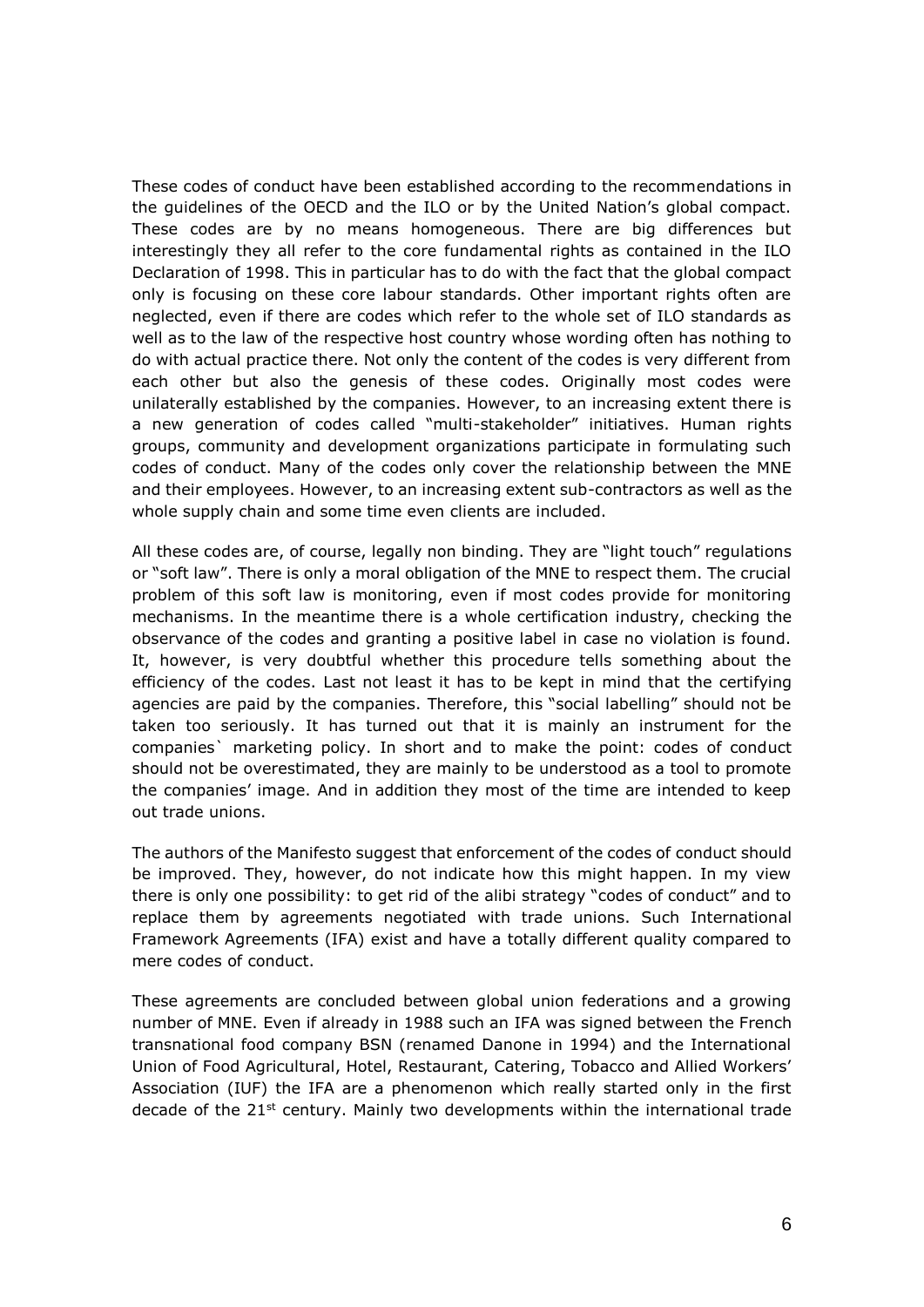union camp made this new strategy possible: the transformation of the former International Trade Secretariats (ITS) into Global Union Federations (GUF) and the merger of the two largest international confederations, the International Confederation of Trade Unions (ICFTU) and the World Confederation of Labour (WCL) into the single International Trade Union Confederation in 2006. The conclusion of IFA, which normally takes several years, is rapidly increasing. Therefore, the fact that the number of IFA compared to codes of conduct is still relatively small, should not be overestimated. This will change soon. The bigger problem is that so far the MNE which have concluded IFA almost exclusively are based in Europe.

The IFA should not be confused with traditional collective agreements concluded by the two sides of industry on national level. They do not specify in detail terms and conditions of employment but rather set a framework for the relationship between the MNE and the trade unions, the workers, again mostly throughout the whole supply chain. They rather intend to establish frameworks of principle and are not intended to compete or conflict with collective bargaining agreements at national level.

Nevertheless – as already indicated - the IFA are a new quality compared to codes of conduct with which they should not be confused. Whereas codes of conduct to a great extent were intended to escape any engagement with trade unions, the GUF and their affiliates in the different countries are now recognized as partners with whom arrangements are to be made. As far as the content is concerned, the IFA reaffirm the ILO conventions to a much bigger extent as codes of conduct. In particular the IFA contain a machinery of joint monitoring which generally introduces three important tools: first joint monitoring committees that consist of management and workers' representatives and that are intended to meet regularly in order to assess progress or deal with conflicts; secondly proactive strategies aimed at creating a managerial culture respectful of the IFA; and finally the adoption of incentives for workers representatives at local, national and cross-border levels to report violations.

From a legal point of view there are many open questions in connection with IFA. There is still a lack of legal framework for the conclusion of such international agreements. They do not fit into the existing set of legal categories and, of course, there is no access to Courts in case of violations. And last not least: The conclusion of IFA is voluntary because there are still too many, legal and factual obstacles for international industrial action.

It will be the ILO's task to establish a legal framework for these bargaining activities. Presently the ILO is already quite busy to support the parties of such IFA in the bargaining process and to offer help in case conflict resolution is needed.

**4.** The authors of the Manifesto seem to be quite satisfied by the strategies so far developed to cope with the problems implied by Global Supply Chains (GSC). They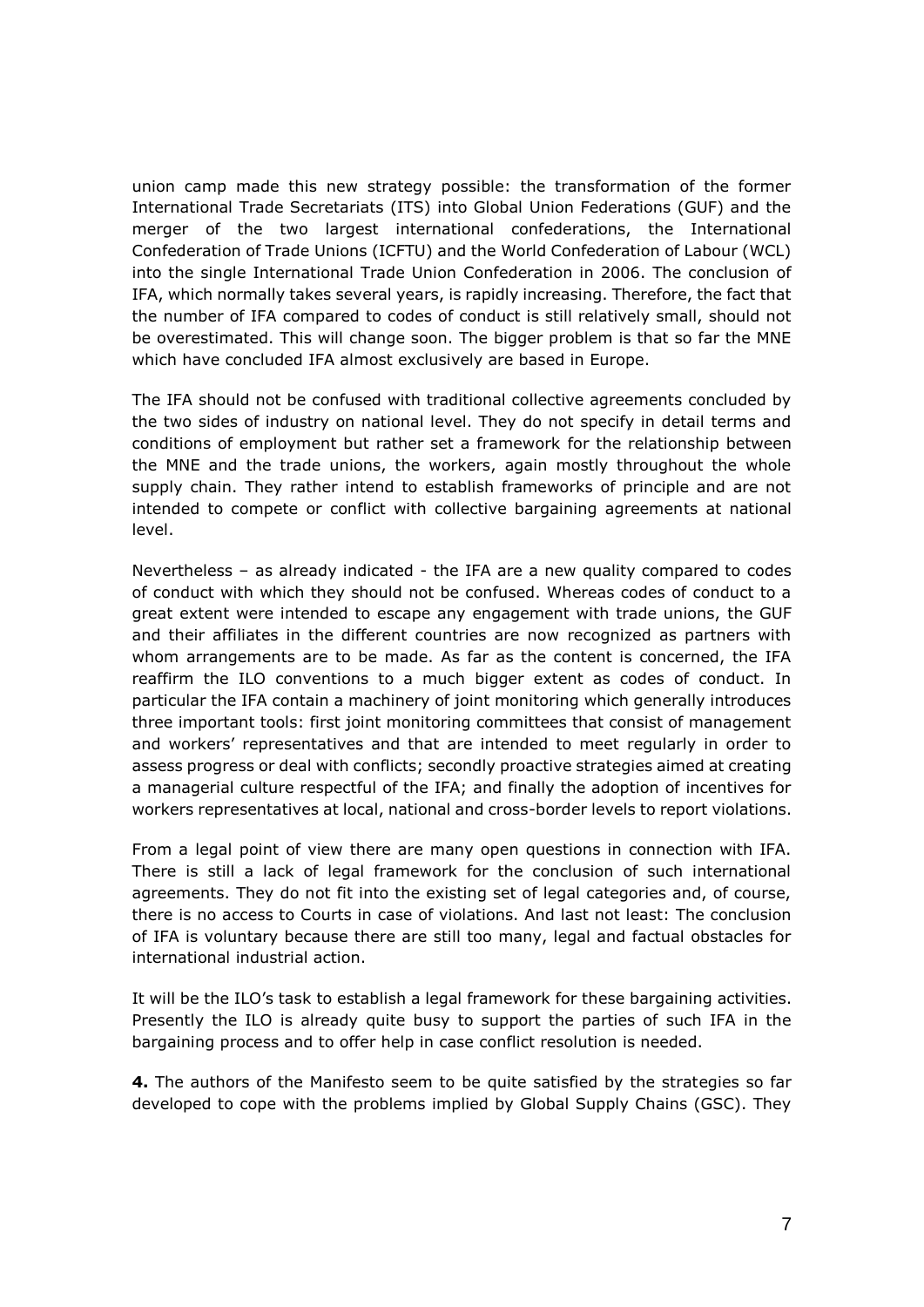mainly focus on the "Guiding Principles on Business and Human Rights" which were annexed in the famous Ruggie report and endorsed by the UN's Human Rights Council in 2011 and to the French law of 2017 (In the meantime there is also such a law in Germany and soon there might be even EU legislation in this context).

I doubt whether these strategies can resolve the problem mainly for two reasons: (a) the Guiding Principles as implemented by National Action Plans (NAP) are legally non binding and do not have a great effect so far and (b) legislation of individual countries and even regions is problematic for reasons of competititvity, an internationally binding instrument is needed.

Of course, there were steps which gave reason for hope. Important in this context was the Accord on Fire and Building Safety in Bangladesh**,** a legally binding agreement concluded after the Rana Plaza desaster between global brands, trade unions and the ILO designed to build a safe and healthy Bangladeshi Ready Made Garment (RMG) Industry. But this has come to an end in the meantime.

Even if this Accord could have been a model of how regulation of global supply chains could look like, it should not be ignored that it only was focusing on health and safety and only on one country. Health and safety is only one topic among many others. Minimum standards for wages, working time etc. are also urgently needed.

New hope came up when in 2016 the International Labour Office presented a report on "Decent work in Global Supply Chains" and when the topic was on the agenda of that year's International Labour Conference. However, the result was disappointing. The trade union camp's request for a respective convention was pushed back and the debate ended in joint conclusions at the lowest possible denominator according to which the ILO is supposed to develop an action plan on how to promote decent work on global supply chains, to advise and support stakeholders and to exchange information on best practices and to encourage companies to conduct "Human Rights Due Diligence". In short and to make the point: for the companies everything remains voluntary up to now.

Therefore, it was of utmost importance when in 2014 Ecuador and South Africa initiated in the UN Human Rights Council a resolution for a comprehensive binding instrument to be elaborated by a working group, the Open-Ended Intergovernmental Working Group (OEIGWG). This instrument would provide an international and uniform solution, no longer relying on national action plans, and – above all – it would have a legally binding effect. The resolution was passed, but against the votes of all industrialised countries which are members of the Human Rights Council but are profiting from the status quo.

In the meantime the OEIGWG has presented already different versions of a draft for a "Legally Binding Instrument to Regulate, in International Human Rights Law, the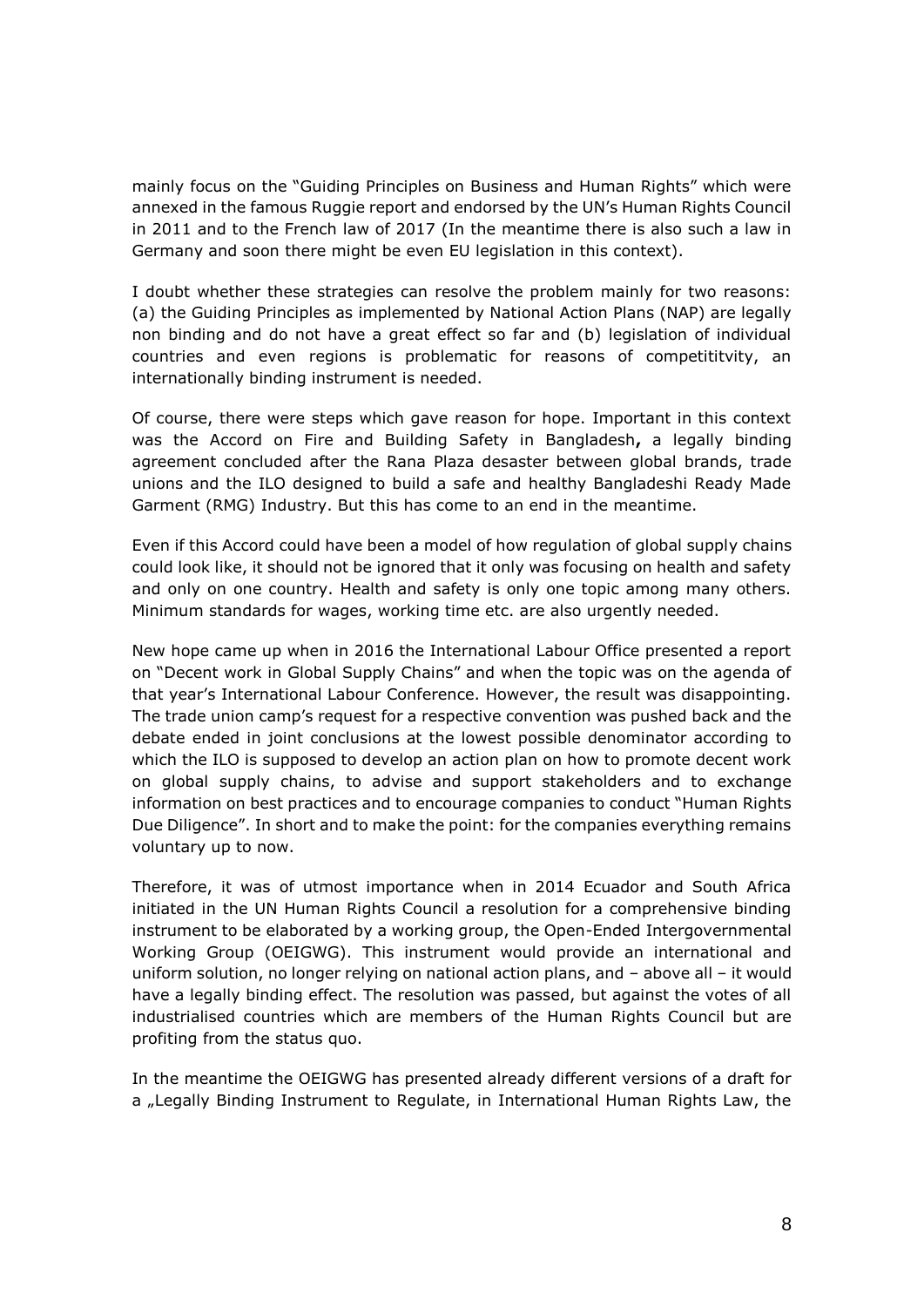Activities of Transnational Corporations and other Business Enterprises". The latest version has taken in account all reservations articulated against former drafts. It is comprehensive in many respects, not only as far as the coverage of companies is concerned but also as far as human rights are to be protected in GSC. Not only the core labour rights listed in the ILO Declaration of 1998 are included, but also all those contained in the UN International Covenant on Economic, Social and Cultural Rights whose Art. 7 reads:

"The States Parties to the present Covenant recognize the right of everyone to the enjoyment of just and favourable conditions of work which ensure, in particular:

(a) Remuneration which provides all workers, as a minimum, with:

(i) Fair wages and equal remuneration for work of equal value without distinction of any kind, in particular women being guaranteed conditions of work not inferior to those enjoyed by men, with equal pay for equal work;

(ii) A decent living for themselves and their families in accordance with the provisions of the present Covenant;

(b) Safe and healthy working conditions;

(c) Equal opportunity for everyone to be promoted in his employment to an appropriate higher level, subject to no considerations other than those of seniority and competence;

(d ) Rest, leisure and reasonable limitation of working hours and periodic holidays with pay, as well as remuneration for public holidays"

The draft in particular provides not only for respect of all those rights and for efficient measures of prevention but for easy access to courts for victims in case of violation, for a far reaching shift of burden of proof and for adequate remedies in case of violation of these rights (including tough liability of the MNE). Without going into any details the transposition of this draft into a convention evidently would mean a totally new quality compared to the soft law instruments and to the so far existing laws of individual countries. However, there is still a far way to go. The resistance of those who profit of the status quo continues. There is hope that on the long run due to grown public consciousness and public pressure a convention and its ratification by many countries will be inescapable. This in my view would be a satisfying solution.

## **III.**

I very much hope that it has become clear that my few observations are made in support of the spirit of the Manifesto whose general approach – as indicated in the beginning – I strongly support. My remarks are meant to be constructive.